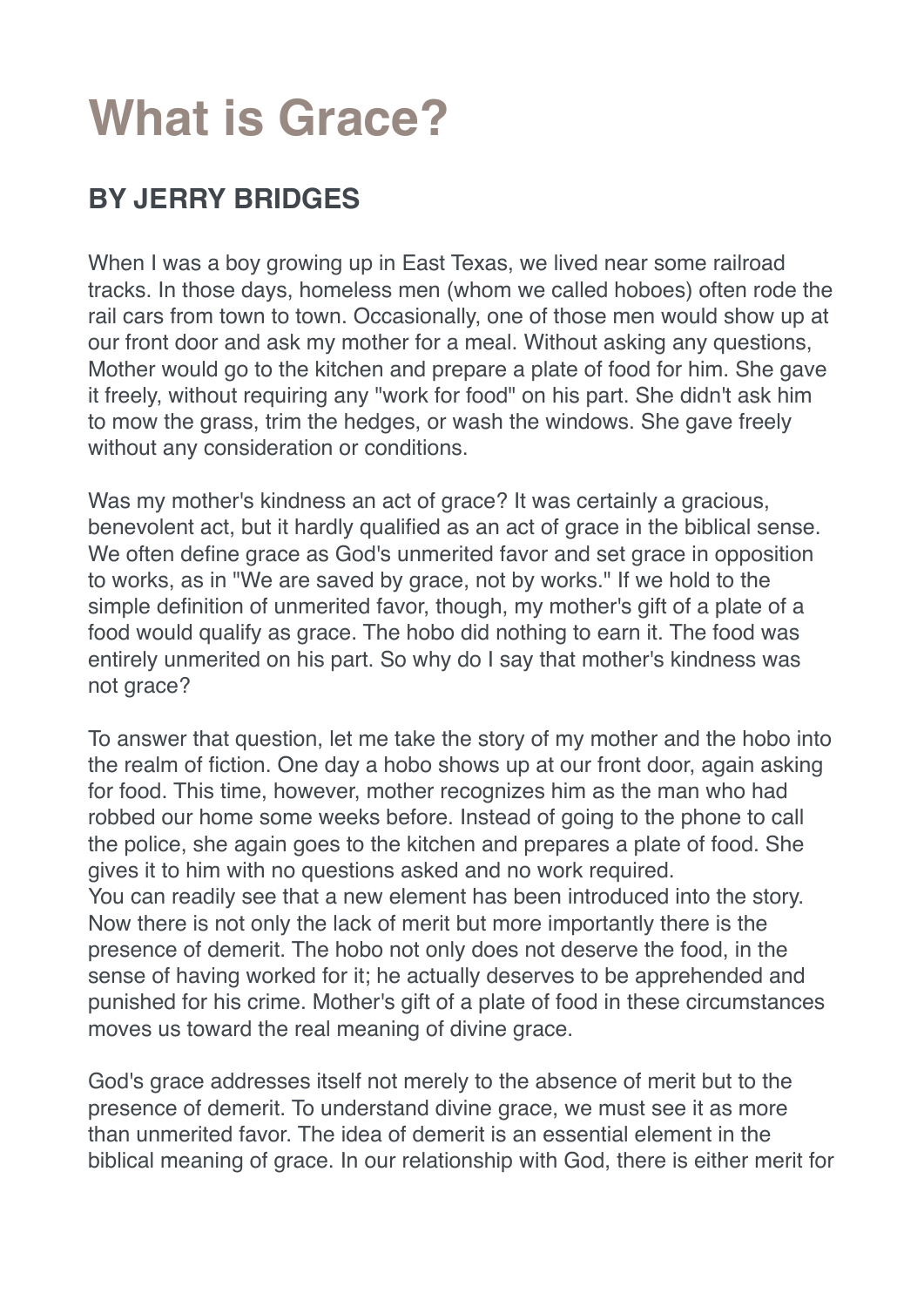obedience or demerit for disobedience, but there is no such thing as "unmerit." There is either merit or demerit but no unmerit.

In our case, of course, there is no merit. Even our best deeds are stained with sin, and in a strict view of justice, we deserve to be punished rather than rewarded. That is why the Apostle Paul wrote of us that in our condition before salvation, "We were by nature objects of wrath" (Ephesians 2:3). Since the concept of demerit is essential to an understanding of grace, I propose the following definition: Grace is God's favor through Christ to people who deserve His wrath. In this definition, the deserving of wrath picks up the idea of demerit, while the concept of God's favor is still retained.

#### **GETTING CLOSER TO GRACE**

Now let's go back to the fictitious story of the hobo who robbed our house but still received a free meal. I indicated that this scenario moved toward the meaning of grace. However, it still falls woefully short of illustrating God's grace to us. Let me give you several reasons why.

First, although my mother would have been personally violated (people who have been robbed often say that they feel they have been personally violated) by the hobo's robbery, it would not have been her law that was broken. If he were apprehended and brought to trial, the case would have been called "The State of Texas vs. Joe Hobo." It would not have been "Mrs. Bridges vs. Joe Hobo" because, although my mother had been wronged, it is the state's law that has been broken. At the same time, although it is the state's law that has been broken, we cannot say that the state has been wronged.

With God, however, His person and His law come together. It is His law that we break. Even though our sin may adversely affect someone else, it is still an affront to God personally as well as a violation of His law. When God sent the prophet Nathan to confront David about his adultery with Bathsheba and the murder of Uriah, Nathan said, "Why did you despise the word of the Lord by doing what is evil in His eyes?" and "The sword will never depart from your house because you despised Me" (**2 Samuel 12:9-10**). David in his sin despised both God's law and His person.

In our fictitious story of the hobo robber, we can say that he despised the law of the State of Texas and he despised my mother. But he didn't rob the state, and he didn't break my mother's law.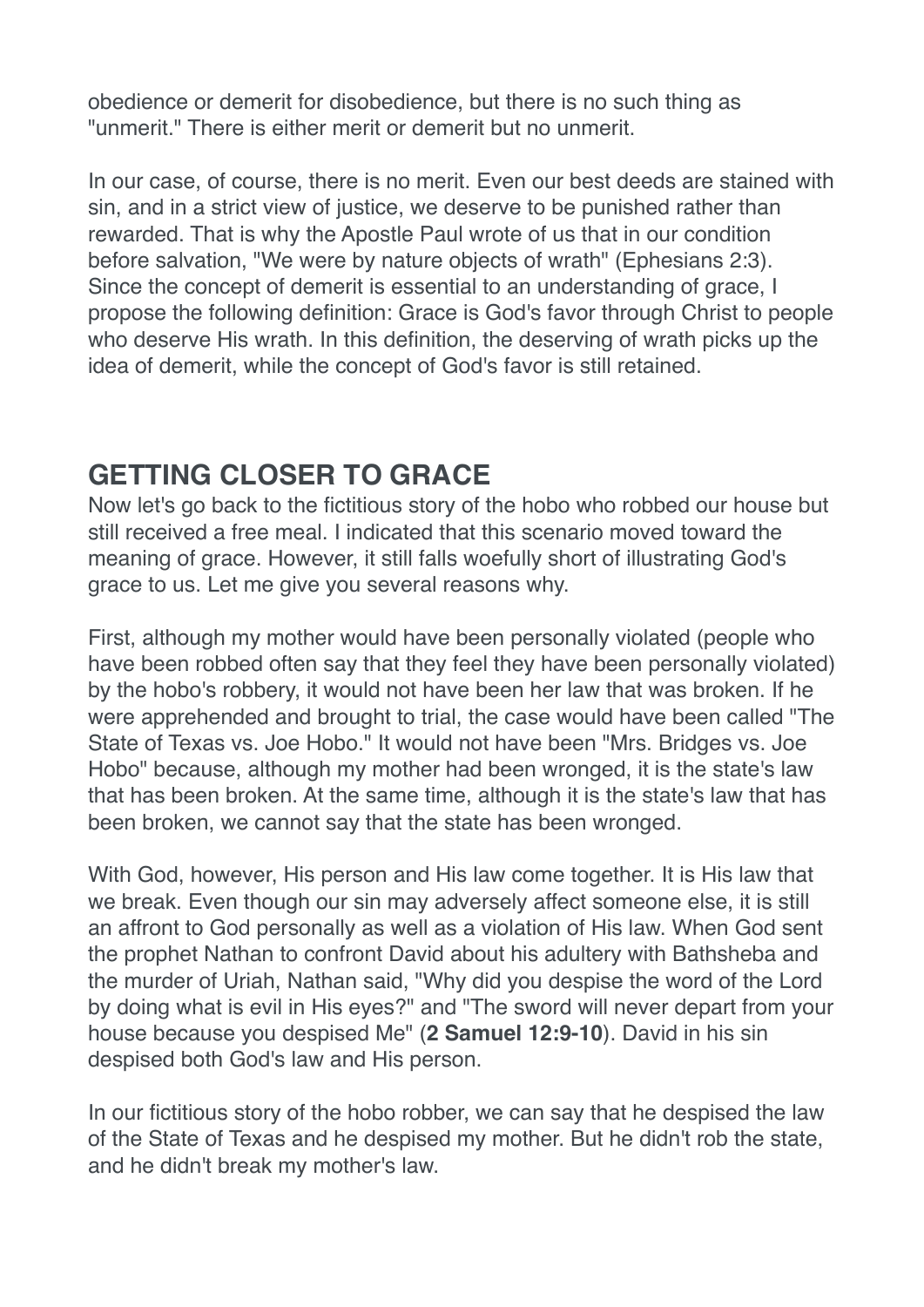David violated Bathsheba and had her husband Uriah murdered, but in so doing, he despised both God's law and God's person. Sin is more than breaking God's law. It is aggravated assault upon the infinite dignity of His person. Because of this, we deserve His wrath, but instead we receive His favor. That is grace.

The second reason our story does not fully illustrate grace is that my mother had neither the power nor authority to execute justice. All she could do was call the police and hope the man would be apprehended, convicted, and sent to prison. She might be called upon to testify at his trial, but she could not execute justice.

But God can. God has both the authority and power to punish sin. Jesus said, "Be afraid of the one who can destroy both soul and body in hell" (**Matthew 10:28**). God could have consigned all of us to hell, as He did the angels who sinned (**2 Peter 2:4**). But He gives us eternal life instead. That's grace.

Now let's introduce another factor into the story. Suppose my mother had recognized the man not only as the one who had robbed our home but as one who was suspected of robbing other neighborhood homes as well. Now she would have a civic duty to call the police. Suppose she would have said to herself, "I know this man has probably robbed other homes in the area, but I feel sorry for him. He probably has a wife and children back home. I'll just quietly give him the food and send him on his way." If Mother had acted that way, she would have essentially subverted justice. She would have subverted justice in the interest of mercy.

God, however, cannot exercise mercy at the expense of His justice. He cannot choose simply to overlook sin because He feels sorry for us. God's justice must be satisfied. Yet many people seem to have that concept of grace. They think of God as loving and kind, as one who will pardon our sins without regard to justice. But if God pardoned our sins in that manner, that would not be grace. That would be a miscarriage of justice.

There is still one more important difference between the hobo and ourselves. In the story, the hobo was knocking at my mother's door asking for food. In our relationship with God, we were not knocking at His door seeking salvation. As the Scripture says, "There is no one who seeks God" (**Romans 3:11**). Instead of seeking God, we were trying to avoid Him.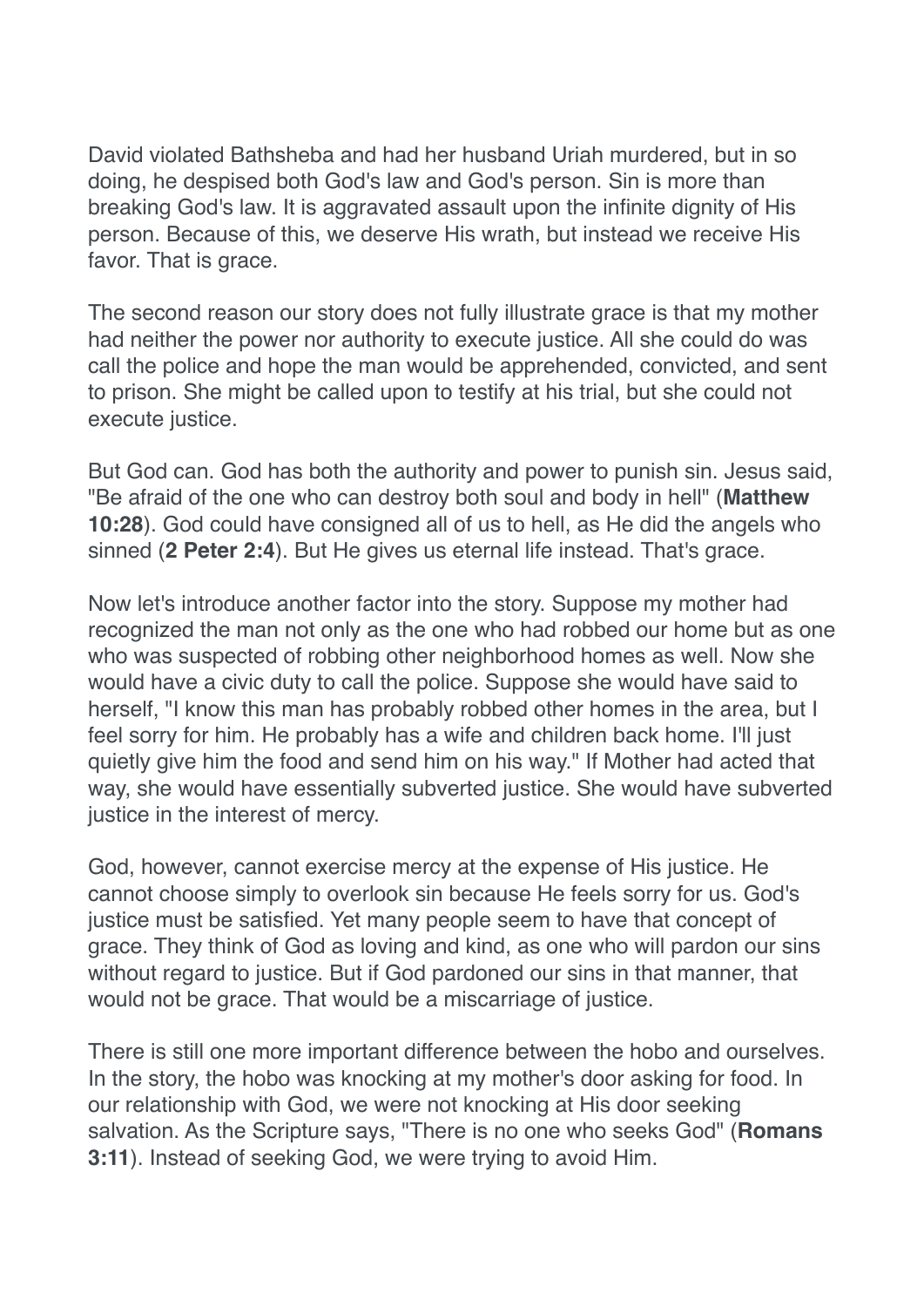Today some speak of those without Christ as "seekers." The truth is, though, that whenever an unbeliever is seeking God, it is because God has first sought him. We were dead in our sins (**Ephesians 2:1**). We cannot seek God until He first gives us life. God seeks us when we cannot and do not seek Him. That is grace.

### **THROUGH CHRIST WE ARE SAVED**

Now let's return to my proposed definition of grace: God's favor through Christ to people who deserve His wrath. By His grace, we do not receive the wrath we deserve. Instead we receive the favor we don't deserve. Why is this true? The answer is found in the two words: through Christ. It is because of Christ's death in our place that we do not experience the wrath of God which we so richly deserve. Jesus satisfied God's justice and turned away God's wrath from us by bearing it Himself on our behalf. Now God can extend mercy to us without subverting His justice.

Mercy and justice meet together at the cross.

Jesus did more, however, than satisfy God's justice and turn aside His wrath. By His perfect obedience, He earned for us all of God's favor, all of His blessings. To use the hobo illustration, He mowed the grass, trimmed the hedges, washed the windows and painted the porch. He did it all. He perfectly obeyed all the law of God, and He did it in our place. Just as He died in our place, so He also obeyed in our place. That is why those two words "through Christ" are so critical to the definition of grace. Without Christ's work for us, there could be no grace.

We also need to realize that God's favor to us through Christ is bountiful. It is much, much more than the hobo's plate of food. God receives us into His family as His sons and daughters and opens up the storehouse of His boundless riches to us. He has blessed us with every spiritual blessing in Christ and promised to meet all our needs according to His riches in Christ Jesus (**Ephesians 1:3; Philippians 4:19**). He invites us to come with confidence to His Throne of Grace to receive mercy and find grace to help in our time of need (**Hebrews 4:16**).